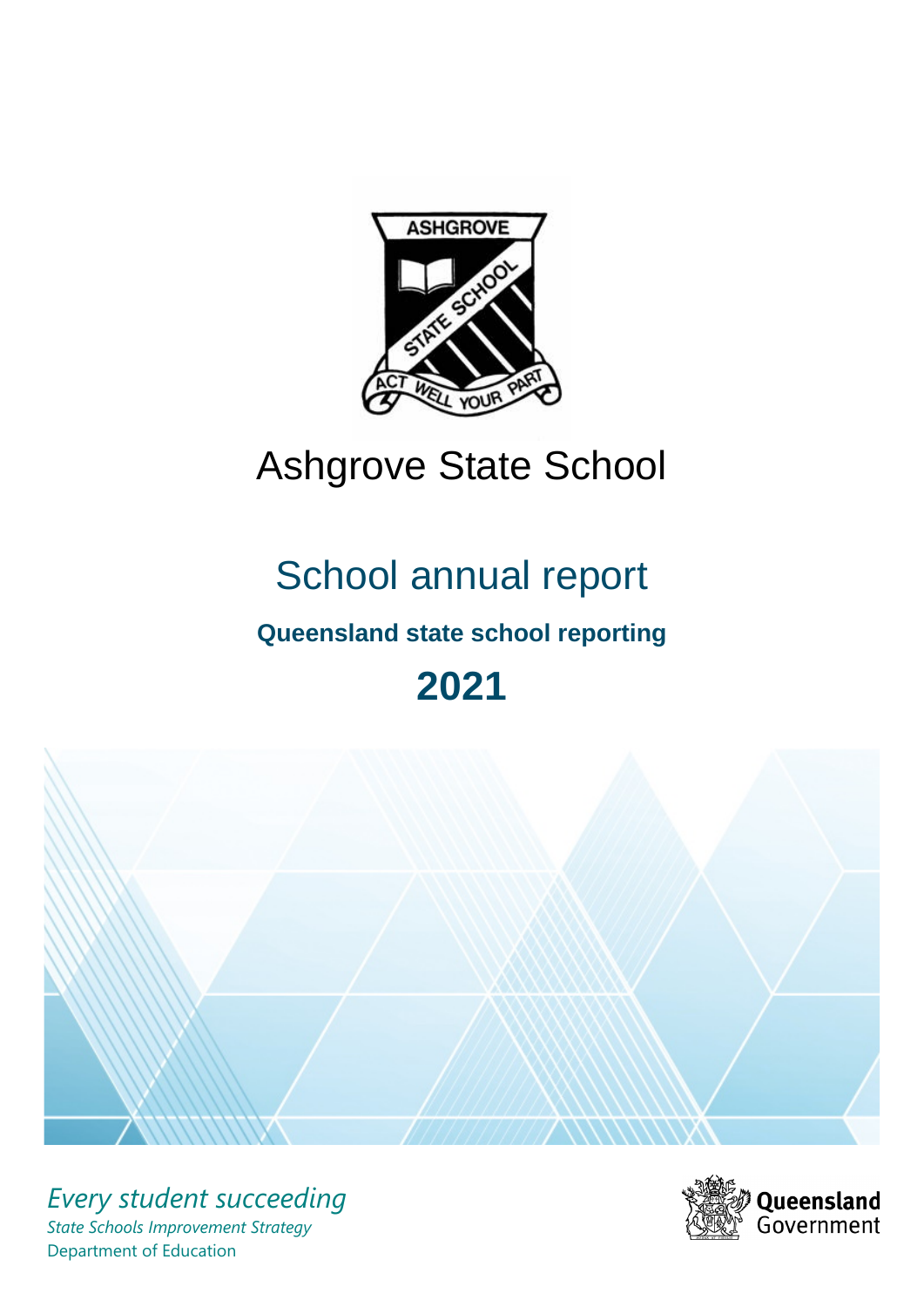**OFFICIAL – Public** Published as information source only. Public information used to create this report may not appear in this format in the public domain Please refer to disclaimer information.

#### **Contact details**

| <b>Postal Address</b> | PO Box 2077 Ashgrove West 4060 |
|-----------------------|--------------------------------|
| <b>Phone</b>          | (07) 3858 4777                 |
| Fax                   |                                |
| Email                 | principal@ashgrovess.eq.edu.au |
| Website               | https://ashgrovess.eg.edu.au   |

#### **Disclaimer**

The materials presented in this report are distributed by the Department of Education (the department) as an information source only.

The information and data in this report is subject to change without notice.<br>The department makes no statements, representations, or warranties about the accuracy or completeness of, and you should not rely on, any informa report. The department disclaim all responsibility and all liability (including without limitation, liability in negligence) for all expenses, losses, damages and costs you might incur as a

result of the information in this report being inaccurate or incomplete in any way, and for any reason.

Despite our best efforts, the department makes no warranties that the information in this report is free of infection by computer viruses or other contamination.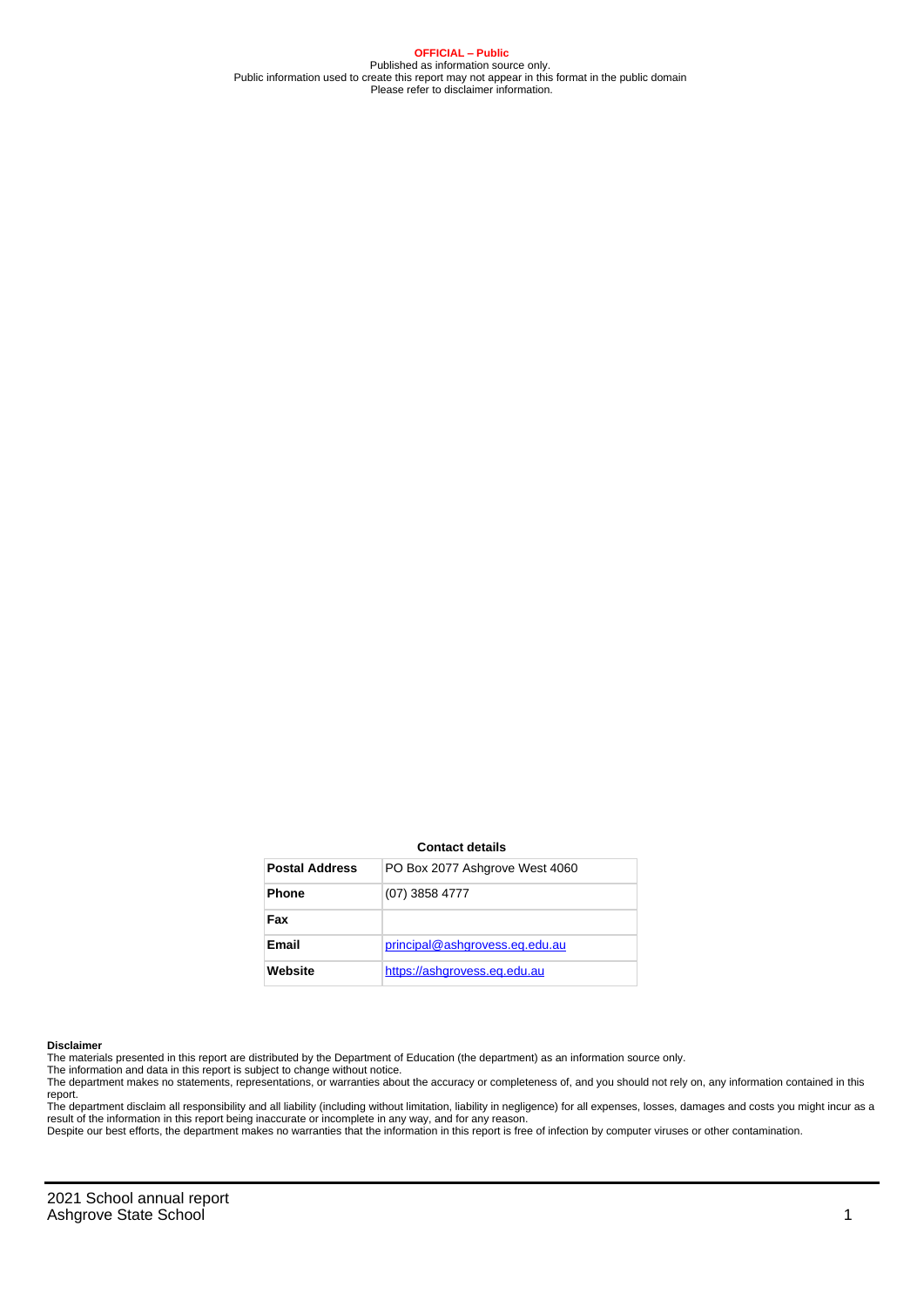| School context                   |                                                                                                                                                                                              |
|----------------------------------|----------------------------------------------------------------------------------------------------------------------------------------------------------------------------------------------|
| Coeducational or single sex      | Coeducational                                                                                                                                                                                |
| <b>Independent Public School</b> | Yes                                                                                                                                                                                          |
| Year levels offered in 2021      | Prep Year - Year 6                                                                                                                                                                           |
| Webpages                         | Additional information about Queensland state schools is located on the:<br>My School website<br>Queensland Government data website<br>Queensland Government schools directory website.<br>٠ |

# **Characteristics of the student body**

## **Student enrolments**

### **Table 1: Student enrolments by year level**

|                   |      | <b>February</b> |      |      | <b>August</b> |      |
|-------------------|------|-----------------|------|------|---------------|------|
| Year Level        | 2019 | 2020            | 2021 | 2019 | 2020          | 2021 |
| <b>Prep Year</b>  | 96   | 104             | 92   | 100  | 103           | 92   |
| Year 1            | 94   | 99              | 109  | 94   | 100           | 109  |
| Year <sub>2</sub> | 107  | 98              | 109  | 106  | 100           | 113  |
| Year <sub>3</sub> | 131  | 112             | 106  | 134  | 113           | 107  |
| Year 4            | 124  | 137             | 115  | 126  | 138           | 115  |
| Year 5            | 125  | 122             | 120  | 129  | 122           | 119  |
| Year <sub>6</sub> | 107  | 131             | 122  | 110  | 129           | 121  |
| <b>Total</b>      | 784  | 803             | 773  | 799  | 805           | 776  |

Notes

1. Student counts include headcount of all full- and part-time students at the school.

# **Average class sizes**

### **Table 2: Average class size information for each phase of schooling**

| <b>Year Levels</b> | 2019 | 2020 | 2021 |
|--------------------|------|------|------|
| Prep – Year 3      | 24   | 24   | 22   |
| Year 4 – Year 6    | 26   | 26.  | 26   |

Notes

1. Classes are measured against the target of 25 students per teacher in Prep to Year 3 and Years 11 to 12, and target of 28 students per teacher in Years 4 to 10. Where composite classes exist across cohorts (e.g. Year 3/4) the class size targets would be the lower cohort target.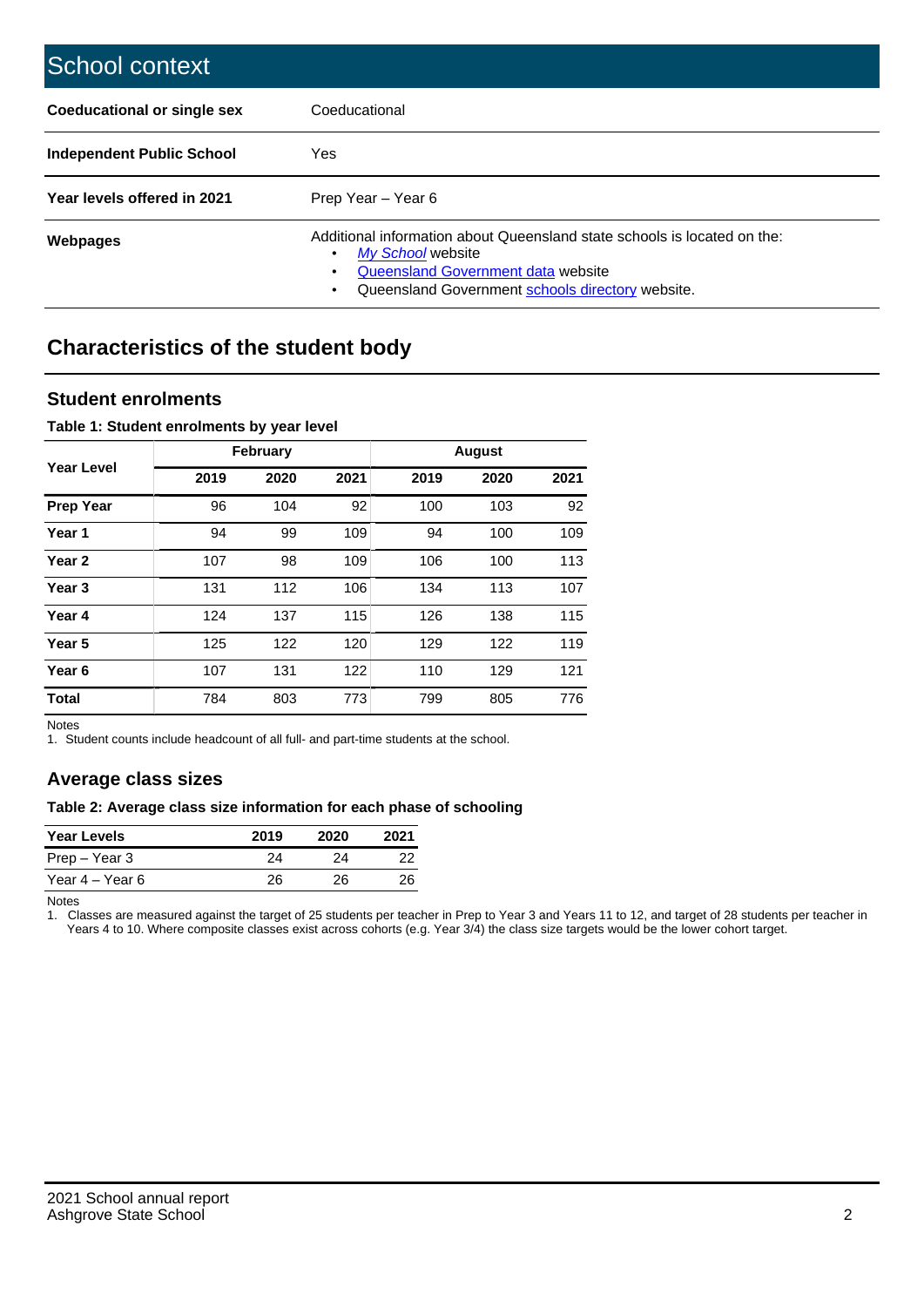## **Respectful relationships education**

To support students' learning, health and wellbeing all state schools are required to implement respectful relationships education through the Prep to Year 10 Australian Curriculum: Health and Physical Education and/or through school pastoral care programs across Prep to Year 12.

## **Parent, student and staff satisfaction**

Tables 3–5 show selected items from the Parent/Caregiver, Student and Staff School Opinion Surveys. In response to the COVID-19 health emergency, the annual school opinion surveys of students, teachers and staff were not administered in 2020. A new time series started in 2021 and data from this collection is not considered directly comparable with earlier collections due to significant methodology changes.

For state level information go to the **[School Opinion Survey](https://qed.qld.gov.au/publications/reports/statistics/schooling/schools/schoolopinionsurvey) webpage**.

#### **Table 3: Parent/Caregiver Survey**

| Percentage of parents/caregivers who agree <sup>1</sup> that:                                               | 2019  | 2020 | 2021  |
|-------------------------------------------------------------------------------------------------------------|-------|------|-------|
| This is a good school.                                                                                      | 92.8% |      | 92.1% |
| My child likes being at this school. <sup>2</sup>                                                           | 96.0% |      | 93.4% |
| My child feels safe at this school. <sup>2</sup>                                                            | 97.6% |      | 92.1% |
| My child's learning needs are being met at this school. <sup>2</sup>                                        | 89.7% |      | 87.2% |
| My child is making good progress at this school. <sup>2</sup>                                               | 93.7% |      | 93.2% |
| Teachers at this school expect my child to do his or her best. <sup>2</sup>                                 | 97.6% |      | 94.6% |
| Teachers at this school provide my child with useful feedback about his or her school<br>work. <sup>2</sup> | 91.0% |      | 91.9% |
| Teachers at this school motivate my child to learn. <sup>2</sup>                                            | 92.1% |      | 90.7% |
| Teachers at this school treat students fairly. <sup>2</sup>                                                 | 92.0% |      | 92.8% |
| can talk to my child's teachers about my concerns. <sup>2</sup>                                             | 95.2% |      | 94.7% |
| This school works with me to support my child's learning. <sup>2</sup>                                      | 85.6% |      | 89.2% |
| This school takes parents' opinions seriously. <sup>2</sup>                                                 | 80.3% |      | 75.7% |
| Student behaviour is well managed at this school. <sup>2</sup>                                              | 93.5% |      | 87.4% |
| This school looks for ways to improve. <sup>2</sup>                                                         | 92.7% |      | 83.8% |
| This school is well maintained. <sup>2</sup>                                                                | 89.6% |      | 92.0% |

Notes

1. Agree represents the percentage of respondents who Somewhat Agree, Agree or Strongly Agree with the statement.

2. Nationally agreed parents/caregiver items.

3. DW = Data withheld to ensure confidentiality.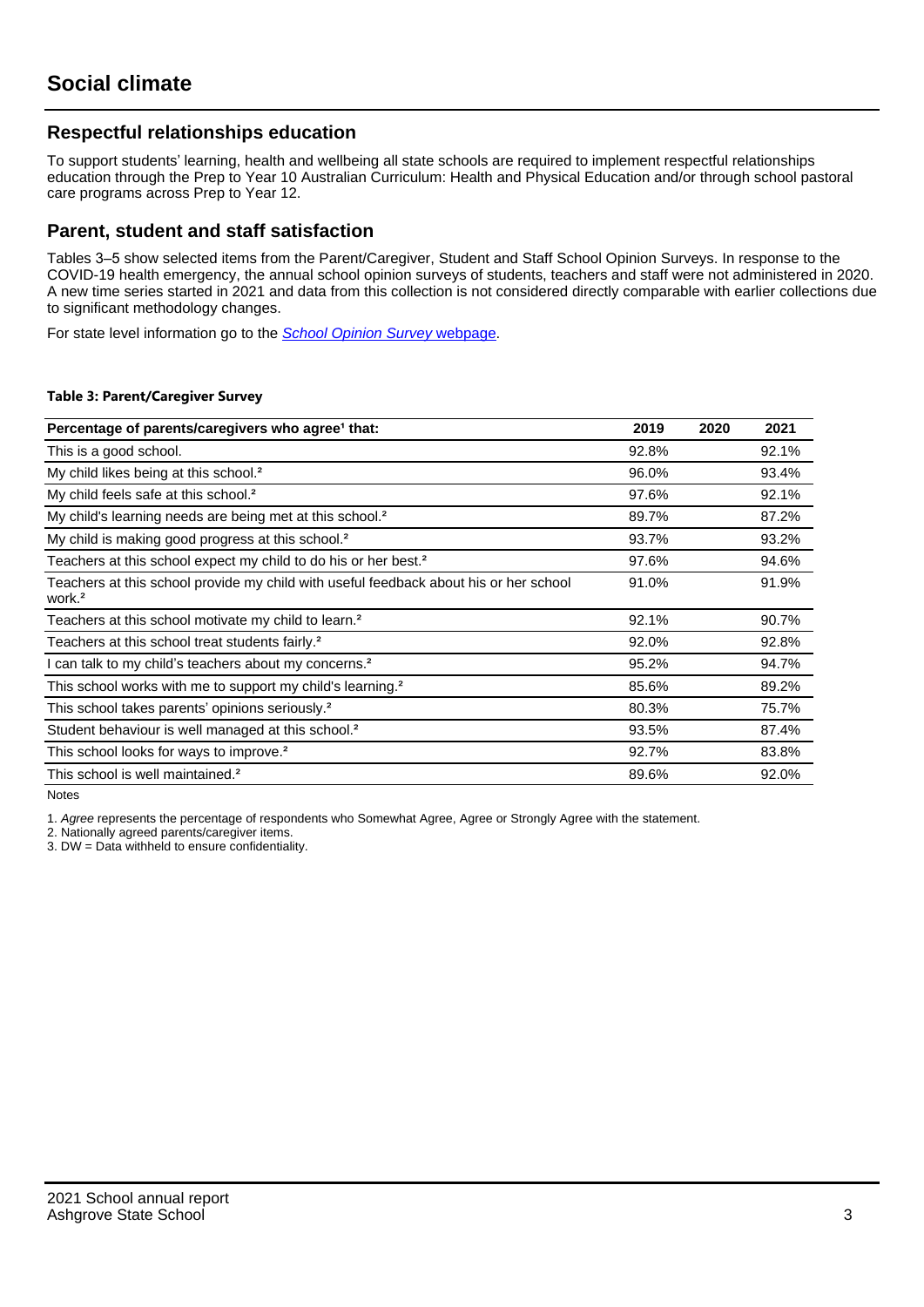#### **Table 4: Student Survey**

| Percentage of students who agree <sup>1</sup> that:                            | 2019   | 2020 | 2021  |
|--------------------------------------------------------------------------------|--------|------|-------|
| I like being at my school. <sup>2</sup>                                        | 98.3%  |      | 95.6% |
| I feel safe at my school. <sup>2</sup>                                         | 99.1%  |      | 97.6% |
| My teachers motivate me to learn. <sup>2</sup>                                 | 96.5%  |      | 97.1% |
| My teachers expect me to do my best. <sup>2</sup>                              | 100.0% |      | 98.0% |
| My teachers provide me with useful feedback about my school work. <sup>2</sup> | 93.9%  |      | 95.1% |
| Teachers at my school treat students fairly. <sup>2</sup>                      | 94.8%  |      | 95.7% |
| I can talk to my teachers about my concerns. <sup>2</sup>                      | 87.0%  |      | 91.7% |
| My school takes students' opinions seriously. <sup>2</sup>                     | 92.9%  |      | 89.9% |
| Student behaviour is well managed at my school. <sup>2</sup>                   | 91.2%  |      | 95.6% |
| My school looks for ways to improve. <sup>2</sup>                              | 96.5%  |      | 93.7% |
| My school is well maintained. <sup>2</sup>                                     | 93.9%  |      | 95.6% |
| My school gives me opportunities to do interesting things. <sup>2</sup>        | 94.8%  |      | 96.6% |

Notes

1. Agree represents the percentage of respondents who Somewhat Agree, Agree or Strongly Agree with the statement.

2. Nationally agreed student items.

3. DW = Data withheld to ensure confidentiality.

#### **Table 5: Staff Survey**

| Percentage of staff who agree <sup>1</sup> that:                                                            | 2019   | 2020 | 2021   |
|-------------------------------------------------------------------------------------------------------------|--------|------|--------|
| I feel confident embedding Aboriginal and Torres Strait Islander perspectives across the<br>learning areas. | 88.0%  |      | 88.9%  |
| I enjoy working at this school. <sup>2</sup>                                                                | 100.0% |      | 94.1%  |
| I feel this school is a safe place in which to work. <sup>2</sup>                                           | 100.0% |      | 94.1%  |
| I receive useful feedback about my work at this school. <sup>2</sup>                                        | 79.5%  |      | 98.0%  |
| Students are encouraged to do their best at this school. <sup>2</sup>                                       | 100.0% |      | 100.0% |
| Students are treated fairly at this school. <sup>2</sup>                                                    | 100.0% |      | 98.0%  |
| Student behaviour is well managed at this school. <sup>2</sup>                                              | 89.7%  |      | 92.2%  |
| Staff are well supported at this school. <sup>2</sup>                                                       | 87.2%  |      | 87.8%  |
| This school takes staff opinions seriously. <sup>2</sup>                                                    | 86.5%  |      | 88.2%  |
| This school looks for ways to improve. <sup>2</sup>                                                         | 100.0% |      | 96.1%  |
| This school is well maintained. <sup>2</sup>                                                                | 89.7%  |      | 94.1%  |
| This school gives me opportunities to do interesting things. <sup>2</sup>                                   | 84.6%  |      | 95.8%  |

Notes

1. Agree represents the percentage of respondents who Somewhat Agree, Agree or Strongly Agree with the statement.

2. Nationally agreed staff items.

3. DW = Data withheld to ensure confidentiality.

# **Description of how this school manages non-attendance**

Queensland state schools manage non-attendance in line with the Queensland Department of Education procedures: [Managing Student Absences and Enforcing Enrolment and Attendance at State Schools](https://ppr.qed.qld.gov.au/pp/managing-student-absences-and-enforcing-enrolment-and-attendance-at-state-schools-procedure); and [Roll Marking in State Schools,](https://ppr.qed.qld.gov.au/pp/roll-marking-in-state-schools-procedure) which outline processes for managing and recording student attendance and absenteeism.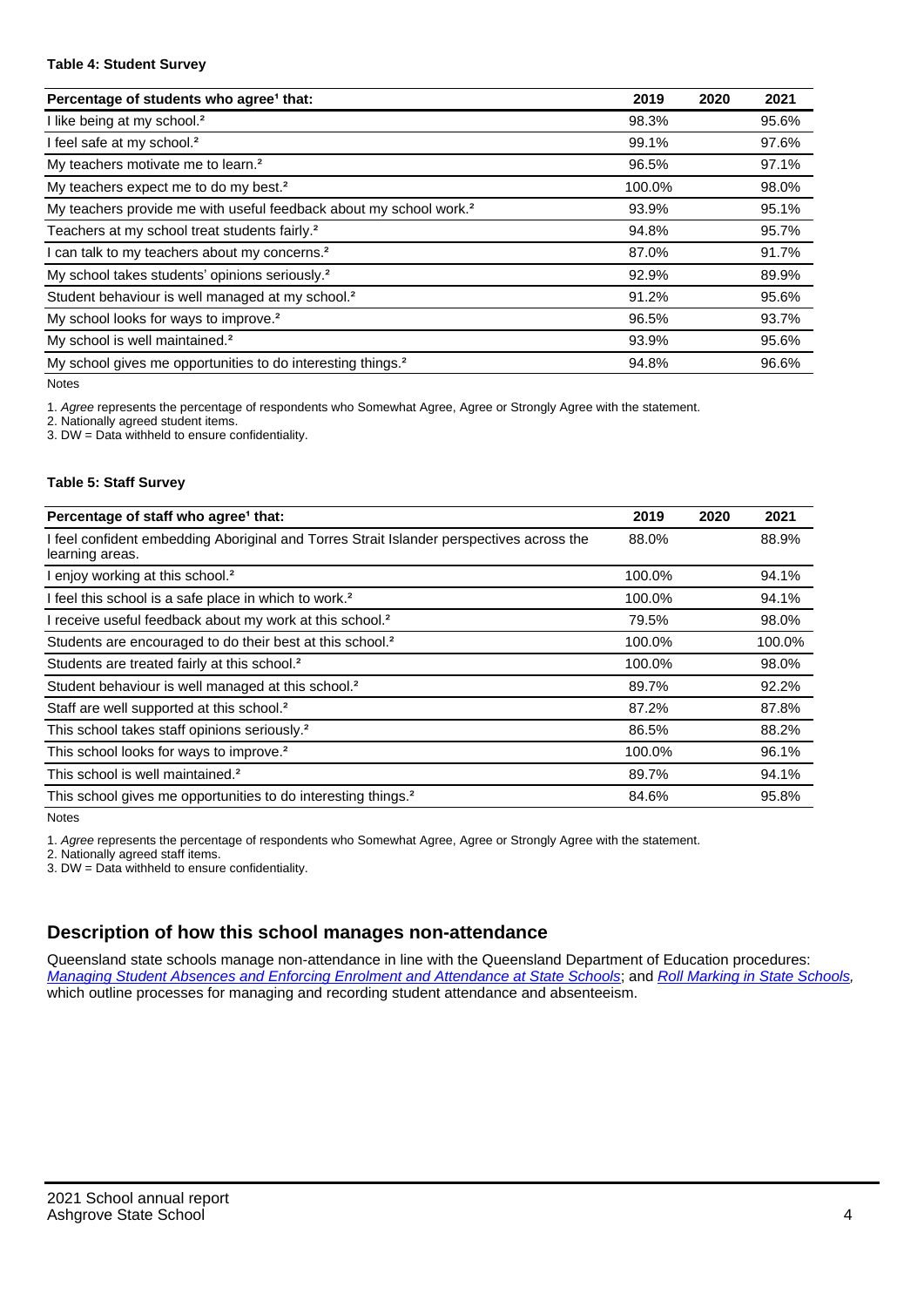# **School disciplinary absences**

#### **Table 6: Count of school disciplinary absences at this school**

| Type of school disciplinary absence | 2019 | 2020 | 2021 |
|-------------------------------------|------|------|------|
| Short suspension                    | 6    | b    |      |
| Long suspension                     |      |      |      |
| Exclusion                           |      |      |      |
| Total                               | 6    | 5    |      |

Notes

1. School disciplinary absence (SDA) data is a total of short suspensions (1–10 days), long suspensions (11–20 days), exclusions and cancellations. 2. The number of SDAs is not the number of students who received an SDA as one student may be suspended several times in a school year. Each time a student is suspended it is recorded as an additional SDA. The data does not reflect the outcomes of appeal decisions.

3. 2020 data was impacted by the COVID-19 health emergency. There were significantly fewer SDAs during the home-based learning period (the first five weeks of Term 2) compared to other years.

# **School funding**

## **School income broken down by funding source**

School income, reported by financial year accounting cycle using standardised national methodologies and broken down by funding source is available via the [My School](http://www.myschool.edu.au/) website.

### **How to access our income details**

- 1. Click on the My School link <http://www.myschool.edu.au/>.
- 2. Enter the school name or suburb of the school you wish to search.

|  | Search by school name or suburb |  | <b>School sector</b> |  | $\sim$ and $\sim$ represents the set of $\sim$ | <b>State</b> |  |  |  |
|--|---------------------------------|--|----------------------|--|------------------------------------------------|--------------|--|--|--|
|--|---------------------------------|--|----------------------|--|------------------------------------------------|--------------|--|--|--|

3. Click on View School Profile to access the school's profile.



4. Click on Finances and select the appropriate year to view school financial information.

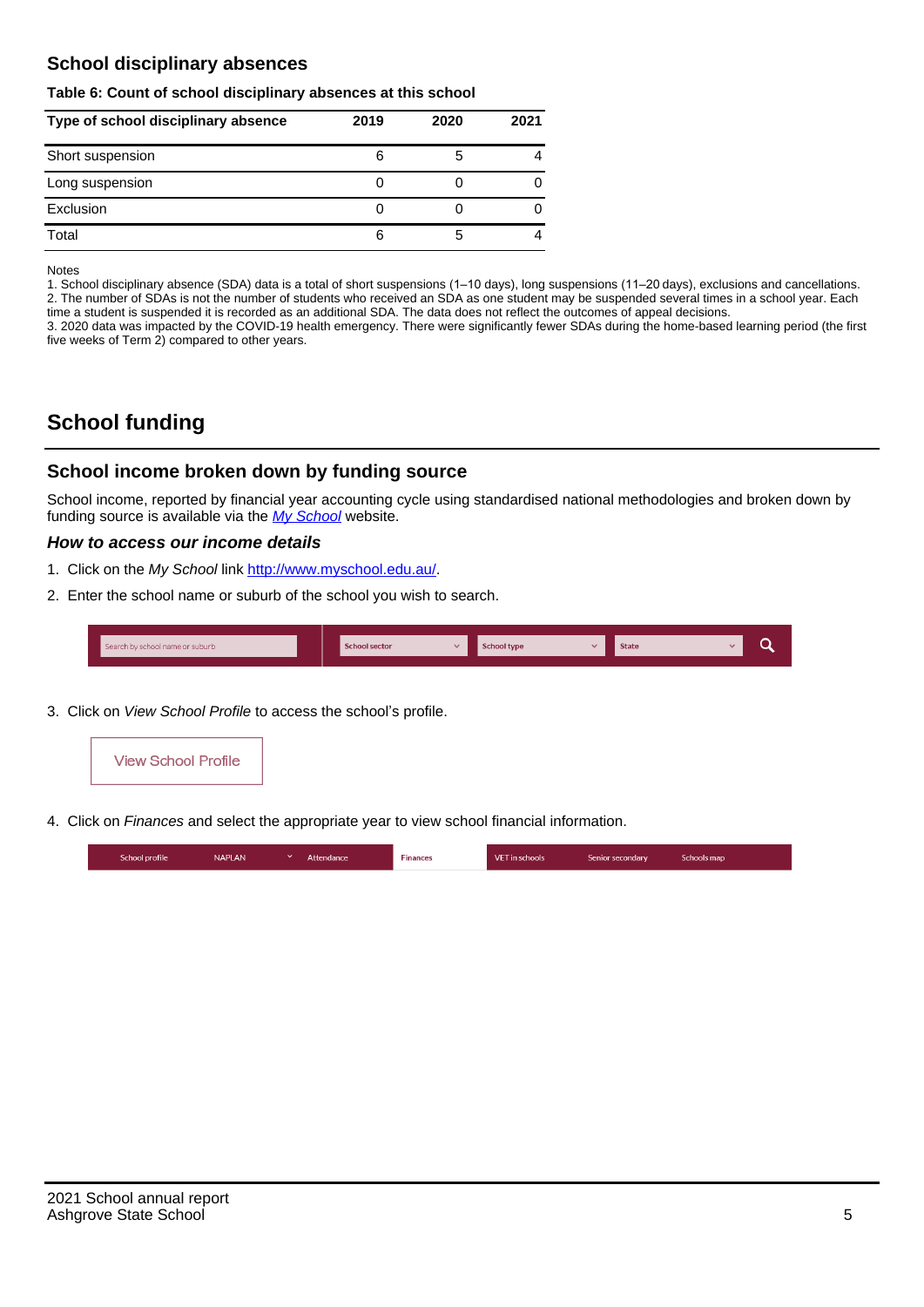# **Teacher standards and qualifications**

The Teacher registration eligibility requirements: Policy (p.1) states:

To be eligible for registration, a person must satisfy the Queensland College of Teachers (QCT) that they meet requirements regarding qualification and experience, or have otherwise met the requirements of the Australian Professional Standards for Teachers (APST). A person must also satisfy the QCT that they are suitable to teach and meet English language proficiency requirements. All these requirements are specified in the Act and the Education (Queensland College of Teachers) Regulation 2005 (the Regulation).

The qualifications required for teacher registration are successful completion of either -

- (a) a four-year initial teacher education program including teacher education studies of at least one year (e.g. a Bachelor of Education, or a double Bachelor degree in Science and Teaching) or
- (b) a one-year graduate initial teacher education program following a degree (e.g. a one-year Graduate Diploma of Education (Secondary) after a three-year Bachelor degree) or
- (c) another course of teacher education that the QCT is reasonably satisfied is the equivalent of (a) or (b). These are considered on a case-by-case basis.

For more information, please refer to the following link:

• <https://www.qct.edu.au/registration/qualifications>

# **Workforce composition**

## **Staff composition, including Indigenous staff**

**Table 7: Workforce composition for this school**

|                    |      | <b>Teaching staff</b> |      |      | Non-teaching staff |      | Indigenous staff |      |      |  |
|--------------------|------|-----------------------|------|------|--------------------|------|------------------|------|------|--|
| <b>Description</b> | 2019 | 2020                  | 2021 | 2019 | 2020               | 2021 | 2019             | 2020 | 2021 |  |
| Headcount          | 51   | 54                    | 50   | 24   | 26                 | 28   | <5               | כ>   |      |  |
| <b>FTF</b>         | 45   | 46                    | 44   |      |                    |      | <5               |      |      |  |

Notes

1. Teaching staff includes school leaders.

2. Indigenous refers to Aboriginal and Torres Strait Islander people of Australia.

3. FTE = full-time equivalent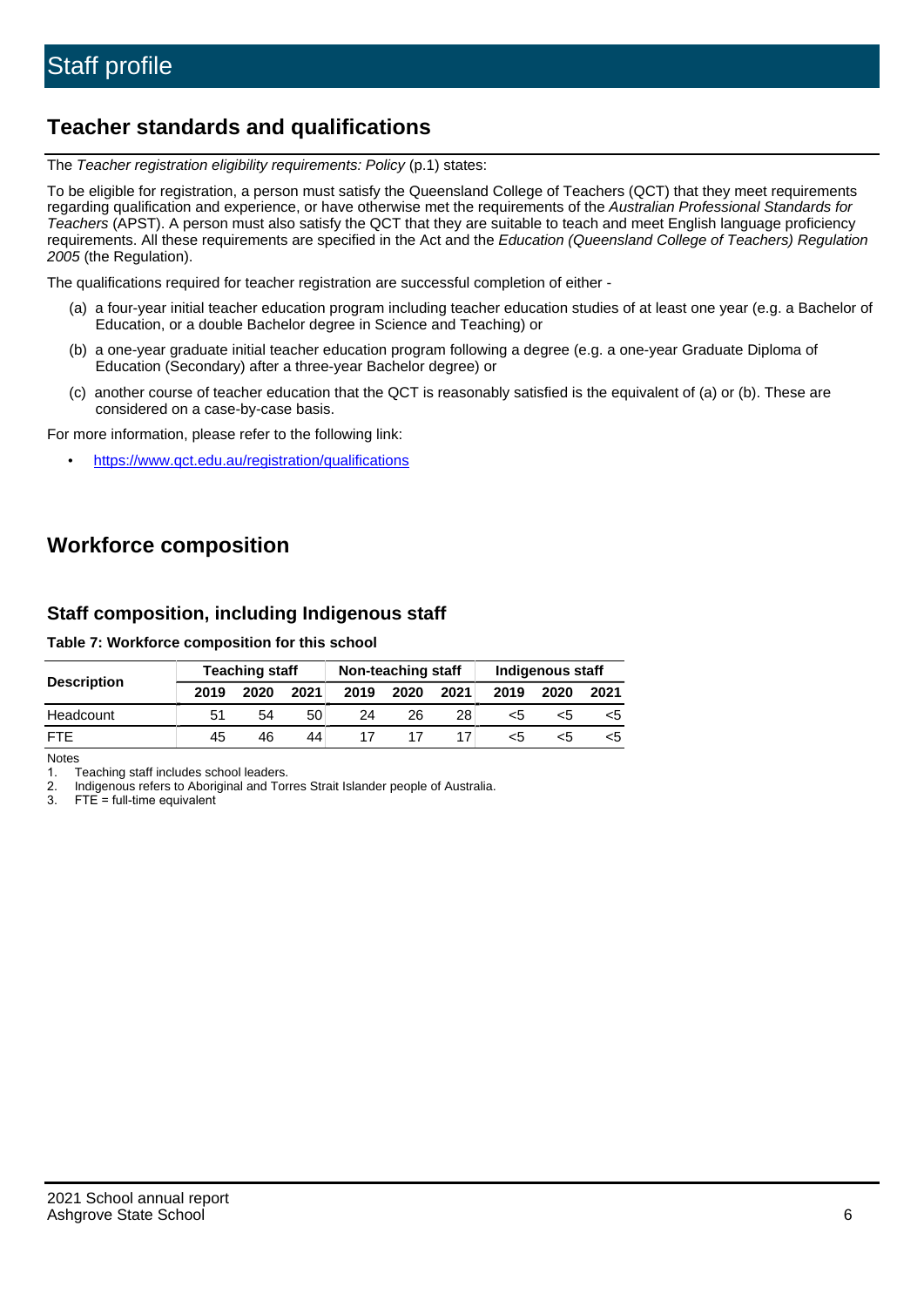# **Key student outcomes**

## **Student attendance**

Tables 8–9 show attendance rates at this school as percentages. In 2020, the COVID-19 health emergency affected student attendance in Queensland Government schools. Comparisons between 2020 and other years' attendance data should not be made.

#### **Table 8: Overall student attendance at this school**

| <b>Description</b>                                  | 2019 | 2020 | 2021 |
|-----------------------------------------------------|------|------|------|
| Overall attendance rate for students at this school | 95%  | 94%  | 95%  |

Notes

1. The attendance rate is the full- and part-time days attended as a percentage of enrolled school days.

2. Full-time students only.

#### **Table 9: Student attendance rates for each year level at this school**

| <b>Year Level</b> | 2019 | 2020 | 2021 |
|-------------------|------|------|------|
| Prep Year         | 96%  | 95%  | 95%  |
| Year <sub>1</sub> | 96%  | 93%  | 96%  |
| Year 2            | 95%  | 95%  | 96%  |
| Year 3            | 95%  | 94%  | 94%  |
| Year 4            | 95%  | 94%  | 96%  |
| Year 5            | 96%  | 94%  | 95%  |
| Year <sub>6</sub> | 95%  | 95%  | 95%  |

Notes

1. The attendance rate is the full- and part-time days attended as a percentage of enrolled school days.

2. Full-time students only.

3. DW = Data withheld to ensure confidentiality